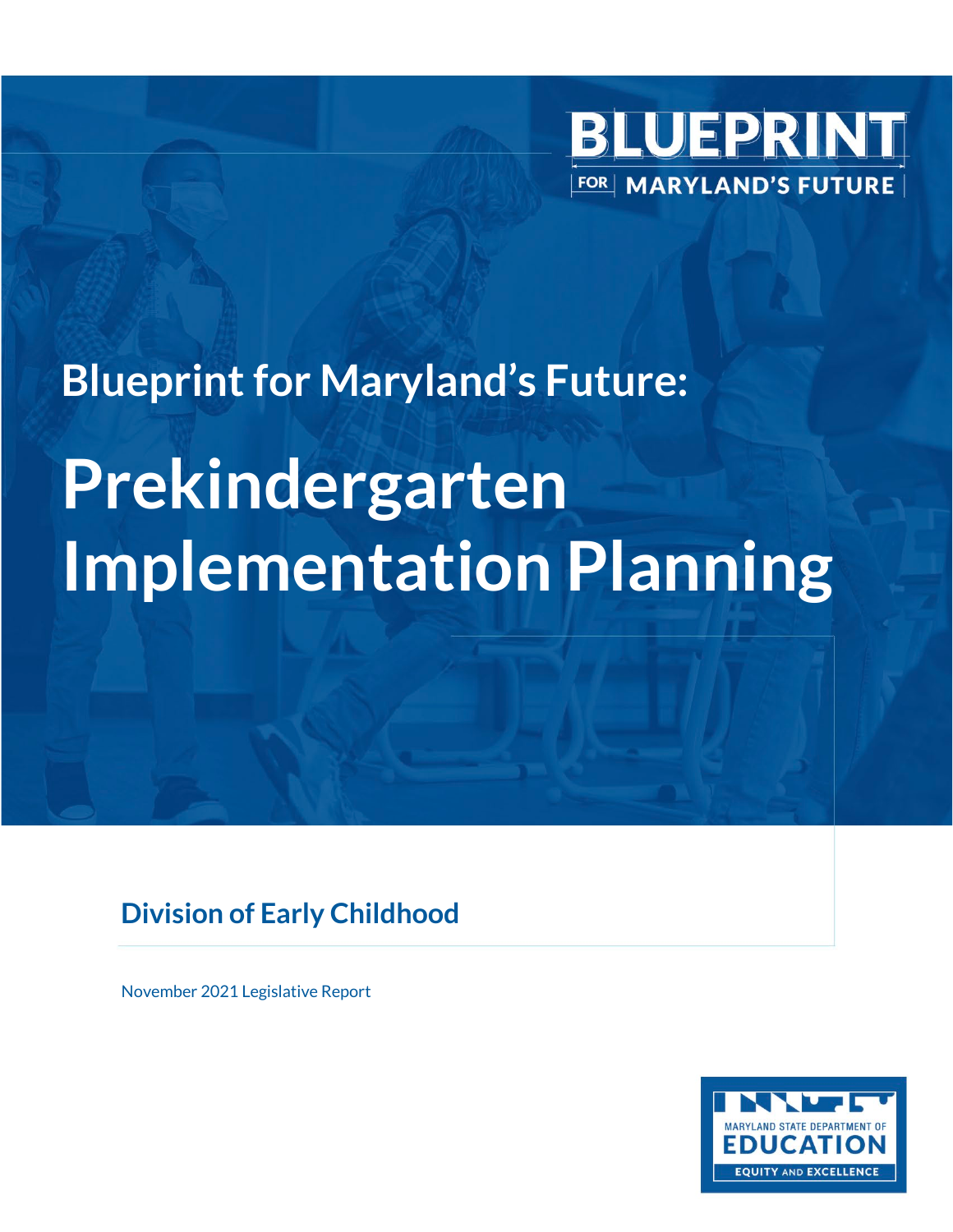#### **MARYLAND STATE DEPARTMENT OF EDUCATION**

#### **Mohammed Choudhury**

State Superintendent of Schools Secretary-Treasurer, Maryland State Board of **Education** 

#### **Deann M. Collins, Ed.D.**

Deputy Superintendent, Teaching and Learning

#### **Steven Hicks**

Assistant Superintendent, Division of Early Childhood

#### **Larry Hogan**

Governor

#### **MARYLAND STATE BOARD OF EDUCATION**

#### **Clarence C. Crawford**

President, Maryland State Board of Education

Charles R. Dashiell, Jr., Esq. (Vice President)

Shawn D. Bartley, Esq.

Gail Bates

Chuen-Chin Bianca Chang

Susan J. Getty, Ed.D.

Vermelle Greene, Ph.D.

Jean C. Halle

Dr. Joan Mele-McCarthy

Rachel L. McCusker

Lori Morrow

Brigadier General Warner I. Sumpter (Ret.)

Holly C. Wilcox, Ph.D.

Kevin Bokoum (Student Member)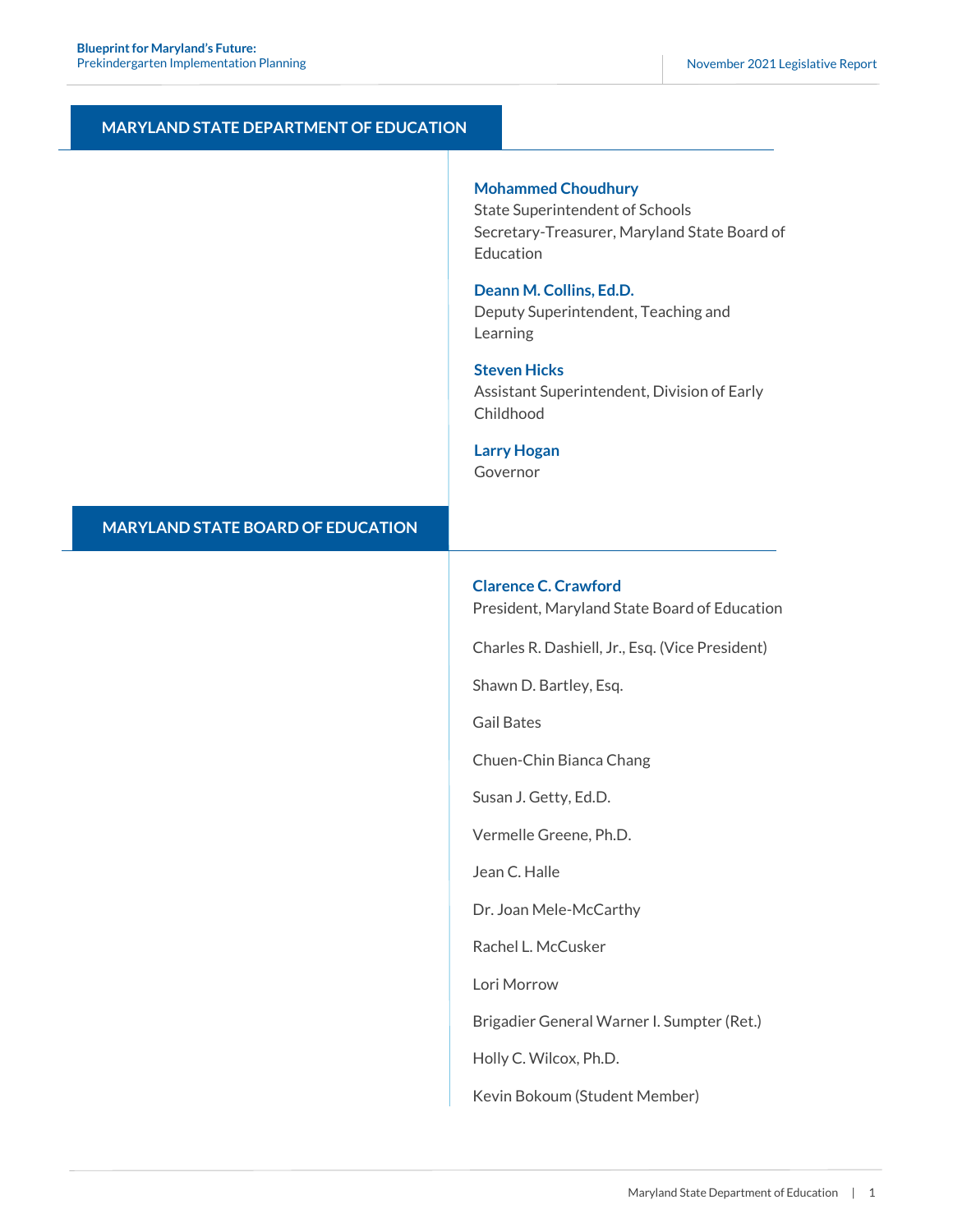### Table of Contents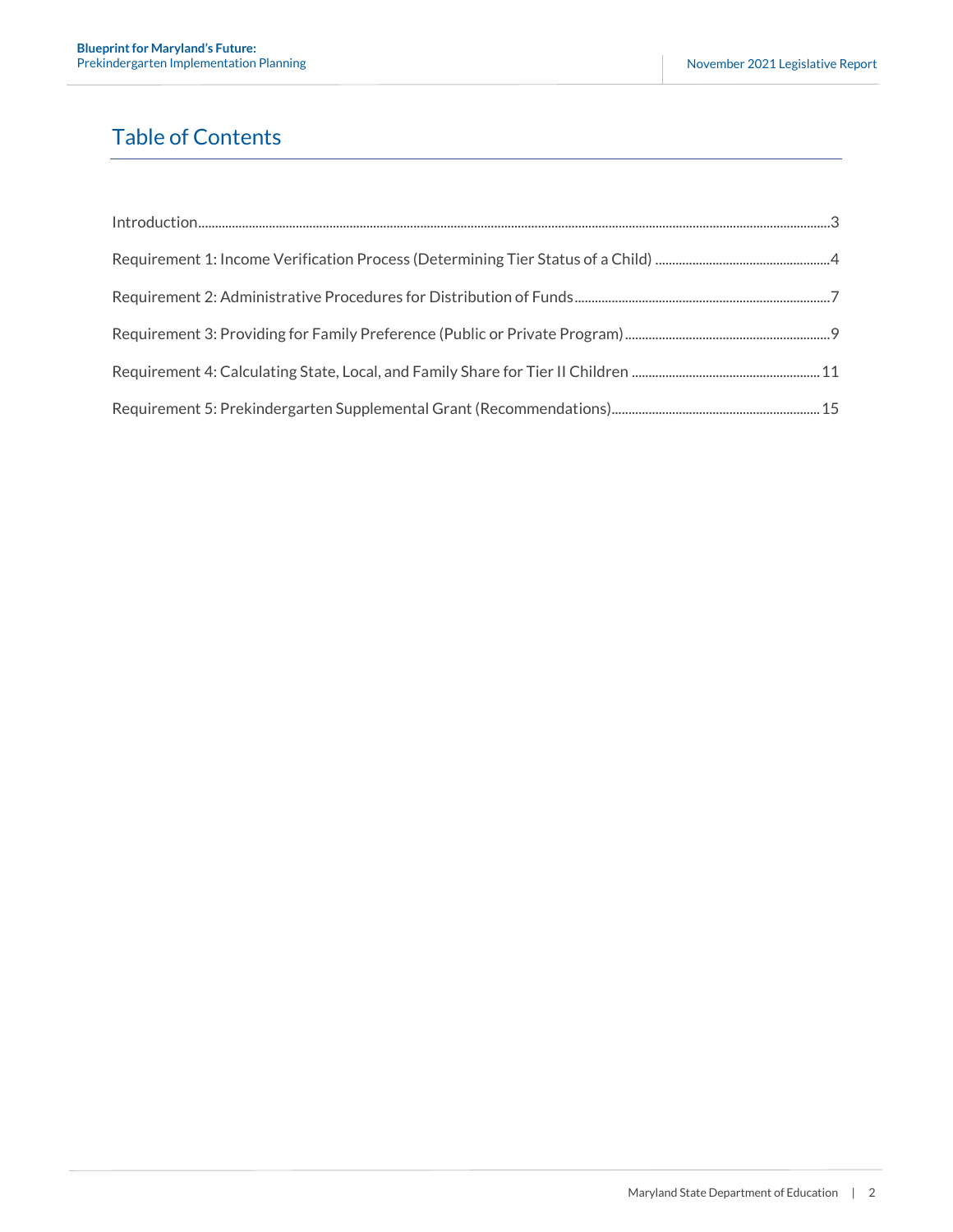### <span id="page-3-0"></span>**Introduction**

The State of Maryland has long demonstrated significant investment in early learning. Informed by the neuroscience documenting the early years as the most critical time of brain development,  $^1$  $^1$  as well as decades of research showing that supporting early childhood learning and development of disadvantaged children yields a high return to society, $2$  the Maryland State Department of Education (MSDE) has developed a robust mixed-delivery system of early childhood programs and services to support families and their young children, support the early childhood workforce, address special needs, and promote high-quality early childhood experiences.

Under the Blueprint for Maryland's Future (HB-1300), beginning in FY 2023, MSDE is charged with establishing and implementing high-quality prekindergarten programming by expanding voluntary prekindergarten for all three- and four-year-old children from families earning incomes at or below 300% Federal Poverty Level (FPL), which is \$79,500 for a family of four in 2021. In FY 2025 a sliding scale will be implemented for families earning more than 300% FPL, but not more than 600% FPL. Families above 600% FPL will be required to pay the total per pupil funding rate to access PreK services. The family share may be waived by the county board. With thoughtful and strategic planning and implementation, this historic investment in Maryland's children and families will contribute to the future well-being of the state while serving as a model/exemplar for the rest of the nation.

Consistent with the language codified in HB-1300, this report to the Accountability and Implementation Board and to the Maryland General Assembly serves to provide an update on the planning associated with operationalizing specific early childhood components of the Blueprint. As required, the report will highlight efforts related to:

- Income Verification Process (Determining Tier Status of a Child)
- Administrative Procedures for Distribution of Funds
- Providing for Family Preference (Public or Private Program)
- Calculating State, Local, and Family Share for Tier II Children
- Prekindergarten Supplemental Grant (Recommendations)

<span id="page-3-1"></span><sup>1</sup>Center on the Developing Child: Harvard University. (2019) In Brief: The Science of Early Childhood Development. Retrieved from: <https://developingchild.harvard.edu/resources/inbrief-science-of-ecd/>

<span id="page-3-2"></span><sup>&</sup>lt;sup>2</sup> The Center for High Impact Philanthropy, School of Social Policy and Practice, University of Pennsylvania (2020). High Return on Investment (ROI). Retrieved from: <https://www.impact.upenn.edu/early-childhood-toolkit/why-invest/what-is-the-return-on-investment/>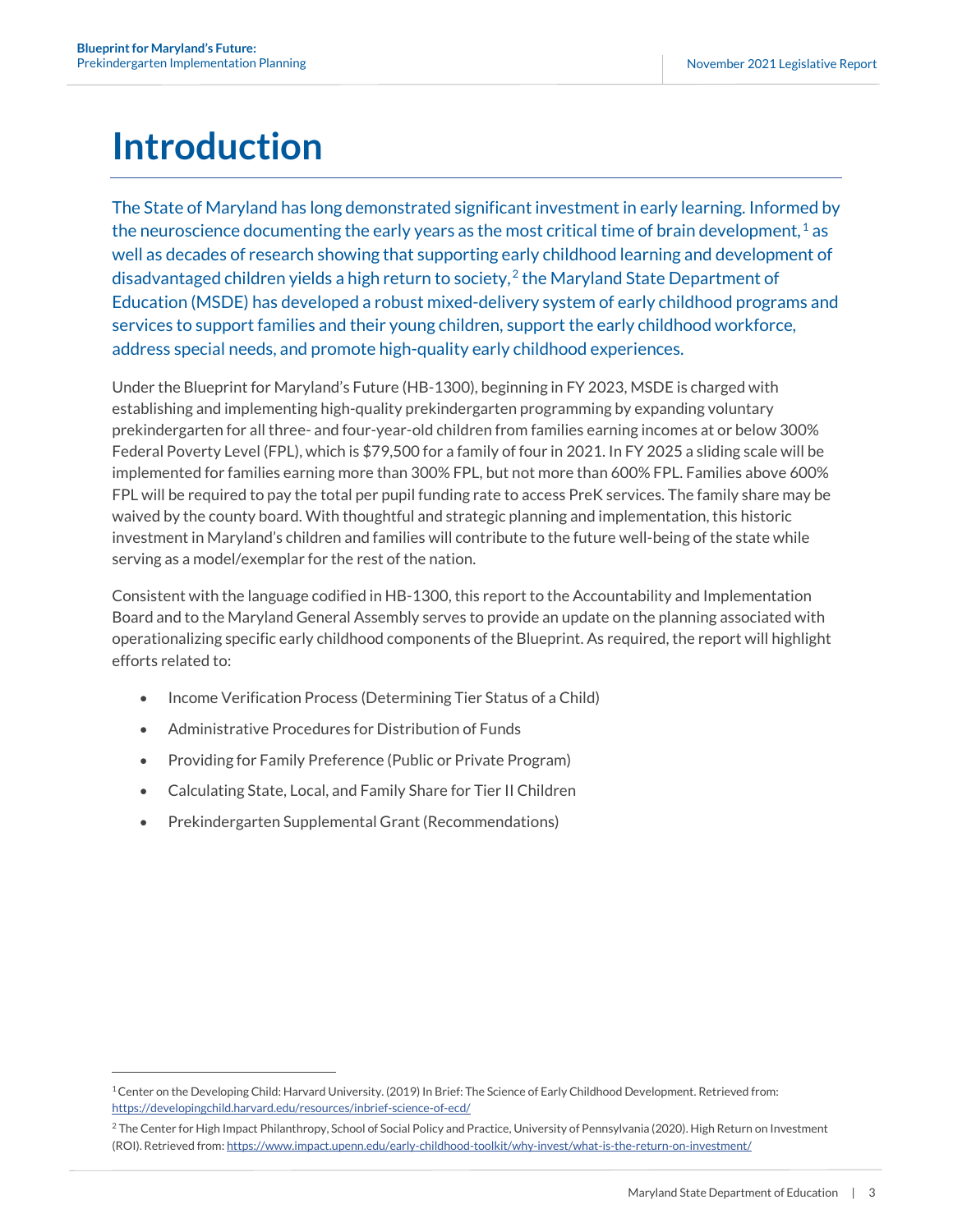### <span id="page-4-0"></span>**Requirement 1: Income Verification Process (Determining Tier Status of a Child)**

#### The Blueprint for Maryland's Future requires that the State expand access to publicly funded fullday PreK for four-year-old children "so that there will be no charge for low-income families."

Families with an income less than or equal to 300% FPL are designated as Tier I and will receive free access. Additional public funding will be provided to families designated as Tier II (income more than 300% FPL, but not more than 600% FPL). However, authorizing legislation allows Tier II families to be charged a portion of the program cost if a school system chooses to collect it. Further, the Blueprint for Maryland's Future specifies that a sliding scale (see page 11, Calculating State, Local and Family Share for Tier II Children) will be used to determine the family portion. Tier III families (income above 600% FPL) who choose to enroll their four-year-old children in full-day pre-K will be expected to pay the full cost to attend.

Similarly, the Blueprint for Maryland's Future calls on the State to expand access to publicly funded full–day PreK for all three-year-old children from Tier I families (income less than or equal to 300% FPL). Given the central role these "Tiers" play in the program design, it is necessary to establish an income verification process to determine Tier I, II, or III status for families of all children participating in PreK programs serving three- and four-year-old children.

In exploring options for an income verification process, MSDE conducted a review of departmental income verification procedures currently in place for specific early childhood programs in the state. A sample of income verification methods from other states were examined as well.

#### **MARYLAND PREK PROGRAM:**

Income verification for current prekindergarten programs operated by the MSDE and local school systems occur at the local level through program providers. Practices are consistent across both public providers (public schools) and private providers (community-based programs).

- 1. **Public providers** may use Free and Reduced Meal Program (FARM) eligibility or Direct Certification documentation (Supplemental Nutrition Assistance Program (SNAP), Temporary Assistance for Needy Families (TANF), or Foster Care documentation). Documentation of income should be verified through a W-2, 1099, pay stubs, or tax return and maintained by the provider.
- 2. **Private providers** must collect income verification documents and may use approved and current childcare subsidy vouchers, SNAP eligibility, Head Start income eligibility forms or a programdeveloped income eligibility form. A program-developed form must list the family size, parent/guardian's income, and place of employment. Documentation of income must be verified through a W-2, 1099, pay stubs, or tax return and must be maintained in the child's file.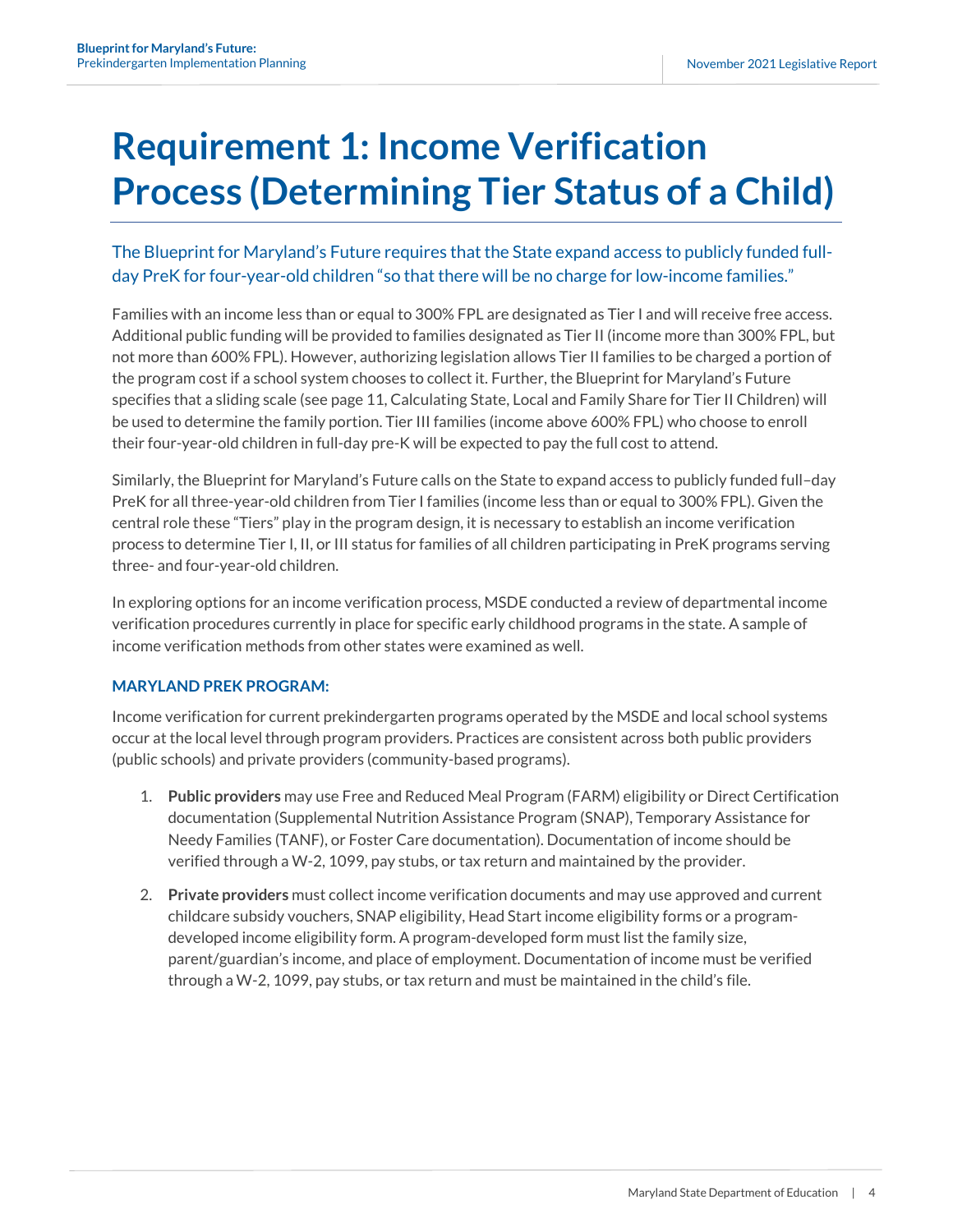MSDE monitors programs each year to ensure local school systems and private providers implement income verification processes in the Prekindergarten Expansion Grant Program with fidelity. Monitoring procedures are defined as follows:

- State Prekindergarten Expansion Grant Support Teams audit files during the Fall check-in site visits to ensure that appropriate income information is being collected to document eligibility (100% of files).
- During the Spring monitoring visits, State Prekindergarten Expansion Grant Support Teams audit a sample of 10% of files and/or follow-up on any issues found during the Fall audit to ensure compliance.

#### **OTHER EXAMPLES:**

#### 1. **North Carolina:**

The NC PreK program requirements include a form for determining eligibility. In addition to other eligibility criteria, family income must be at or below 75% of State Median Income level. The data collection form and guidelines include a table for calculating eligibility based on income and family size. Families must submit sufficient income documentation at the time of the application process for the district-level Contracting Agency to verify the child's eligibility. If a family cannot provide sufficient documentation such as a W-2 or other proof of income, they may submit written statements from employers detailing the amount and frequency of pay received for the most recent pay periods. [3](#page-5-0)

#### 2. **Michigan:**

State funded PreK (Great Start School Readiness Program-GSSRP) prioritizes enrollment of those children in families at 250% FPL and below. Access to the program for families with income above 250% FPL is based on selected risk factors and available space. GSSRP provides a single-intake income verification form for use at the local level  $4$ 

#### **3. Colorado:**

Children are eligible for the Colorado Preschool Program if families qualify for the Free or Reduced Priced School Meal (FARM) program based on being at 135% FPL or 185% FPL. Families complete the FARM eligibility forms or a Family Economic Data Survey. Documented eligibility for free and reduced-price meals serves as an umbrella measure for income-eligibility, just one of several legislated eligibility risk factors in Colorado. Some flexibility is permitted for higher incomes in areas such as resort cities where the cost of living is high. Districts are required to keep signed forms on file for eligible children and no other documentation is required.<sup>[5](#page-5-2)</sup>

<span id="page-5-1"></span><span id="page-5-0"></span><sup>3</sup> Additional information can be found at [https://ncchildcare.ncdhhs.gov/Home/DCDEE-Sections/North-Carolina-Pre-Kindergarten-NC-Pre-K.](https://ncchildcare.ncdhhs.gov/Home/DCDEE-Sections/North-Carolina-Pre-Kindergarten-NC-Pre-K)

<sup>4</sup> Additional information can be found a[t https://www.michigan.gov/mde/0,4615,7-140-63533\\_50451---,00.html.](https://www.michigan.gov/mde/0,4615,7-140-63533_50451---,00.html)

<span id="page-5-2"></span><sup>&</sup>lt;sup>5</sup> Additional information can be found a[t http://www.cde.state.co.us/cpp/cpphandbookonline/eligibility/free-reducedcpp.](http://www.cde.state.co.us/cpp/cpphandbookonline/eligibility/free-reducedcpp)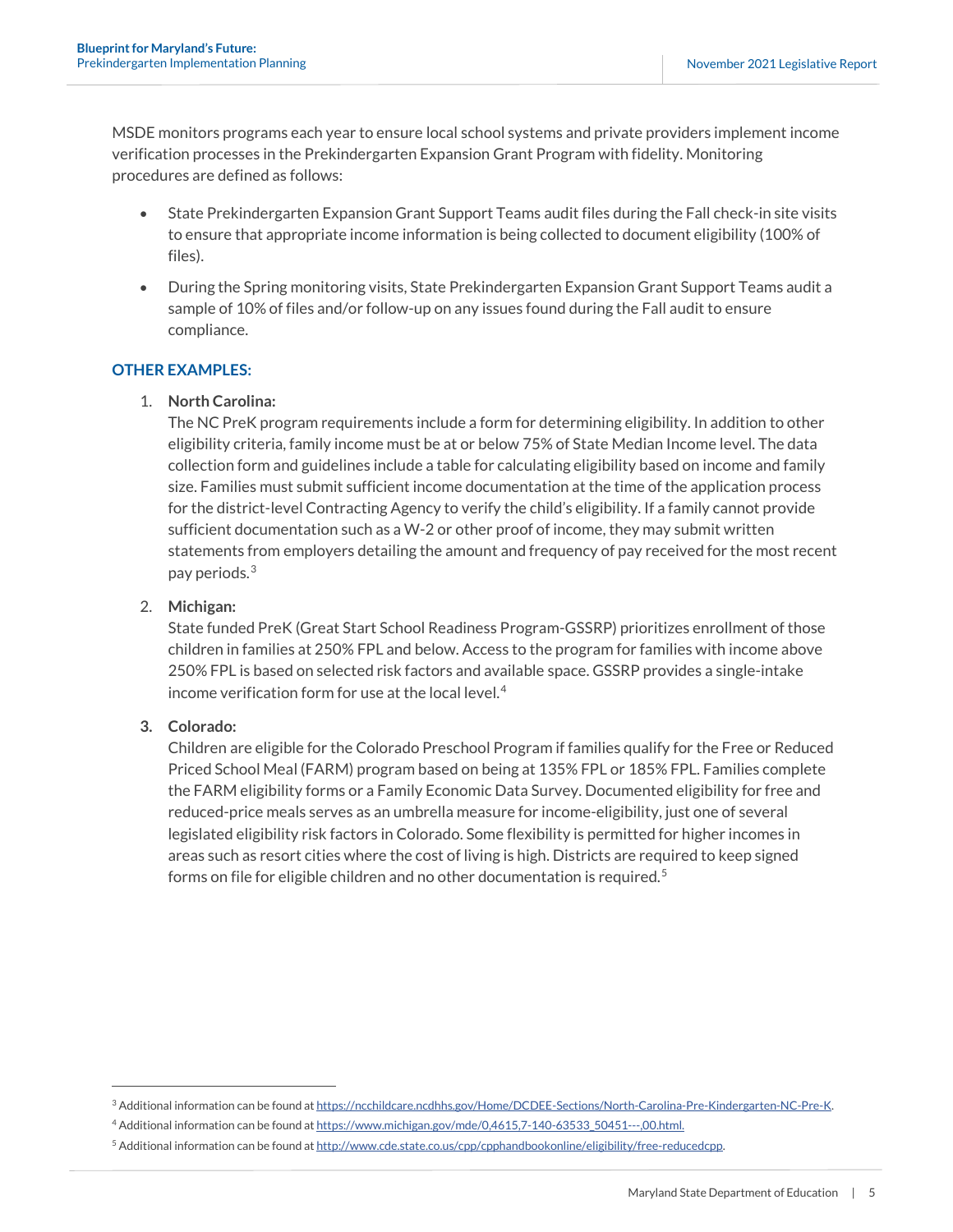#### **NEXT STEPS:**

- 1. **In FY 2023, continue current processes.** This year, MSDE will use the Maryland PreK Program income verification and monitoring processes currently in place (see section above: Maryland PreK Program).
- 2. **In future years, simplify the enrollment process for families.** MSDE will develop and utilize a single application form and process for families to complete for early education and comprehensive services programs. As described above, some states and communities are developing a single intake form that is used to determine eligibility for a range of programs. For example, as noted above, Michigan has developed a single intake form that is used to determine eligibility for a range of services. This model streamlines the process for the families so that they can use one form and process for providing proof of documentation of income and assets and can then find out the services for which they are eligible.
- 3. **Hold Families Harmless Within a Tier.** MSDE will determine family Tier status for the program year at the time of initial enrollment and hold families harmless for income fluctuations during the year. Even if a family's income increases to over the eligible income level during the year, the student may remain in the program. This policy is consistent with the Child Care Scholarship Program offered by the MSDE.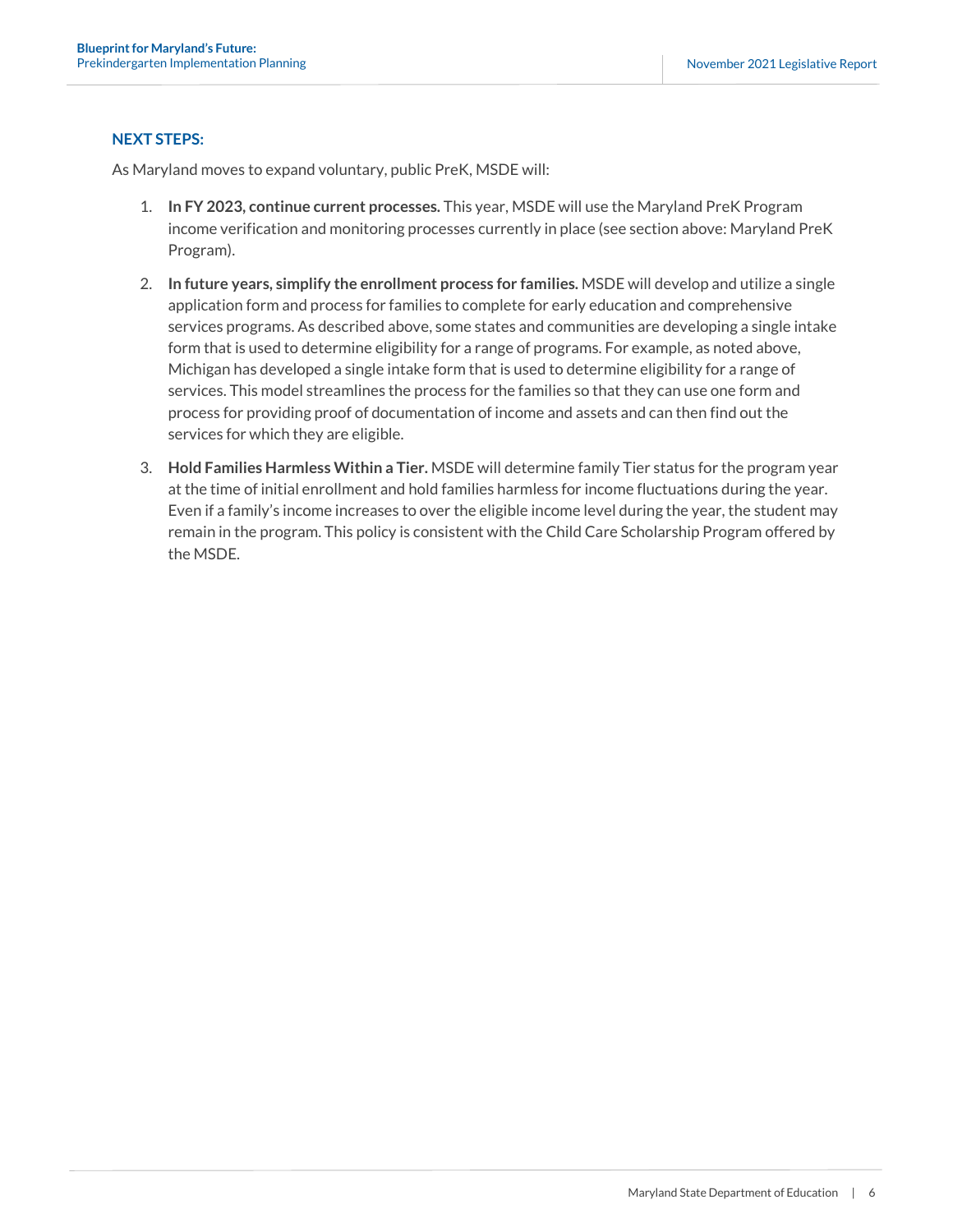### <span id="page-7-0"></span>**Requirement 2: Administrative Procedures for Distribution of Funds**

The Blueprint for Maryland's Future requires the State to distribute the State share to each county board for public providers and to MSDE for private providers.

#### **MARYLAND PREK PROGRAM:**

Maryland's PreK program, like other State Aid programs, is calculated on a per pupil basis and is a wealthequalized, shared program between the State and local jurisdictions. Currently, funds for PreK are distributed by the state in two ways. For the Supplemental Prekindergarten program, local school systems receive funding from the State for each four-year-old served in full-day PreK in the prior year. For the Prekindergarten Expansion Grant program, MSDE makes grants to local school systems and private providers. Low-wealth jurisdictions receive a higher proportion of State funds than high-wealth jurisdictions.

#### **OTHER EXAMPLES:**

#### 1. **Alabama:**

First Class Pre-K: Alabama's voluntary Pre-Kindergarten Program (FCPK) is a grant program administered by the Office of School Readiness within the Alabama Department of Early Childhood Education (ADECE) under the Governor's Office. The program funds full-day preschool education for all four-year-old children in every county in a variety of settings including public schools, private centers, Head Start programs, community organizations, faith-based centers, colleges and universities, and military agencies. Funding for FCPK is distributed by the Alabama Education Trust Fund Budget through competitive grants at three levels for pre-K programs. Grantees must provide at least a 25% match to the awards locally, which can include sliding-scale fee revenue.

#### 2. **Arkansas:**

Arkansas Better Chance (ABC) programs may utilize the state (DESE-ABC) established annual fee schedule and sliding fee scale to determine eligibility of families with incomes between 200% and 250% FPL. Families who qualify for enrollment under a sliding fee scale pay fees directly to the local program. The amount of parent co-pay as determined by DESE-ABC is deducted from the reimbursement to the program.

#### 3. **Michigan:**

Intermediate School Districts (ISDs) serve as program grantees, but they may distribute funds to local school districts and to providers in community-based settings to offer the Great Start Readiness Program (GSRP). GSRP providers must attain a three-star or higher rating in Michigan's Great Start to Quality tiered rating and improvement system. Overall ISD funding is determined by the level of poverty in each ISD and a funding formula, with final grantee awards based on both a community needs assessment and a formula component.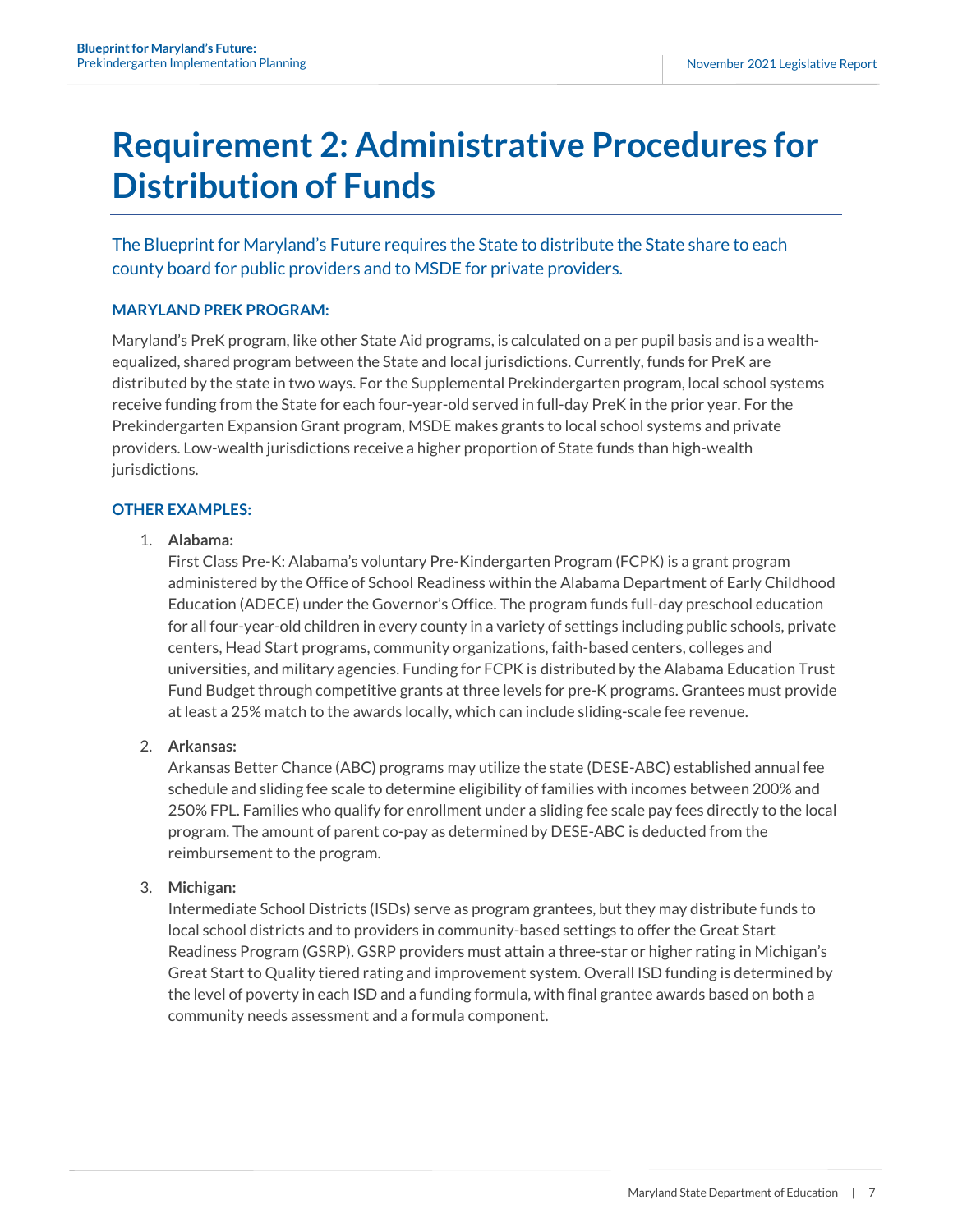#### **NEXT STEPS:**

- 1. **Distribute funds to public providers.** MSDE will distribute the State Share of the PreK program directly to local school systems based on prior year enrollment. MSDE will, when necessary, withhold a portion of the State Share from local school systems to account for the Local Share.
- 2. **Distribute funds to private providers.** MSDE will distribute the State and Local Share of the PreK program funding directly to eligible, participating private providers. Private providers will receive a grant for the program and be required to submit monthly invoices for reimbursement. This process is currently in practice for the PreK Expansion Grants, and the currently eligible private providers are also PreK Expansion Grant recipients.
- 3. **Minimize Barriers for Private Providers.** Currently, MSDE provides a 15% advance payment to private providers to mitigate the challenges of meeting operating expenses, but a reimbursementonly model may impede the program's ability to scale and cause a burden for providers That is, private providers rely on state funds to meet operating costs. Not all providers may be in a fiscal position to front the necessary costs of administering childcare to an expanding number of children. As a next step, MSDE will examine the impact of the reimbursement model on the capacity of providers to start and maintain their business operations amidst growing demand for open slots. Ultimately, the reimbursement methodology should not be a deterrent to private providers' participation in the program.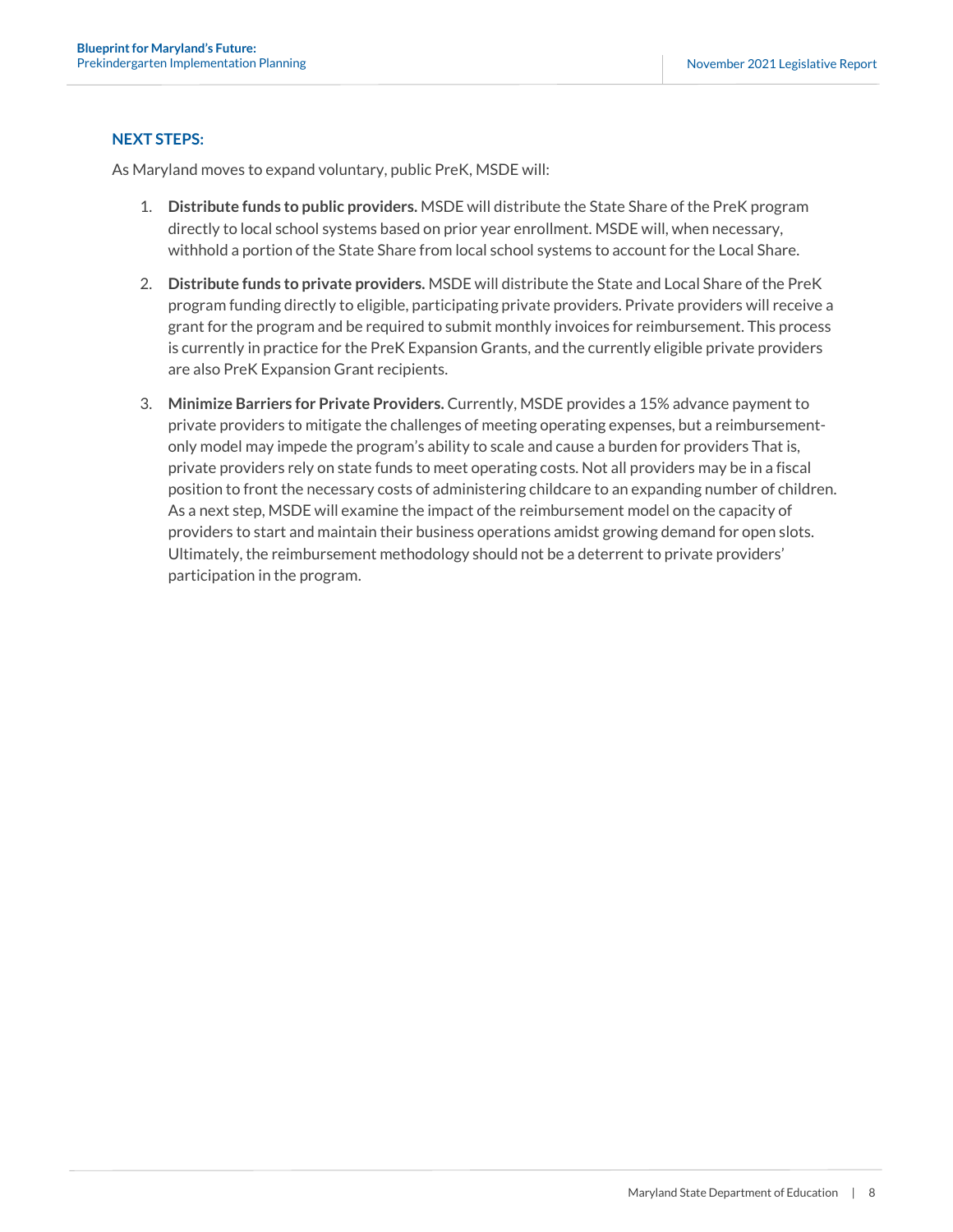### <span id="page-9-0"></span>**Requirement 3: Providing for Family Preference (Public or Private Program)**

The Blueprint for Maryland's Future requires each county board and each eligible provider participating in publicly funded prekindergarten in the county to agree on a process by which families are provided with the ability to indicate a preference for, and enroll in, a state-funded, eligible public or private program within their local school system boundaries.

#### **MARYLAND PREK PROGRAM:**

Currently, families have a few limited options when it comes to understanding their options for accessing prekindergarten programs. A list of eligible Prekindergarten Expansion Grant providers is updated on the MSDE website and MSDE also provides a flyer listing public and private providers to each of the 113 local social service agencies. Families may also use one of two websites to find PreK programs. The LOCATE: Child Care website [\(marylandfamilynetwork.org/for-parents/locate-child-care\)](https://www.marylandfamilynetwork.org/for-parents/locate-child-care) is a free and confidential referral service to support families in finding the best early learning program for their child. Additionally, Maryland EXCELS is a quality rating and improvement system for childcare, PreK and other early education programs that meet nationally recognized quality standards. The website [\(https://marylandexcels.org/directory/\)](https://marylandexcels.org/directory/) helps families find high quality childcare and early learning programs that fit theirs and their children's needs. Both services use geo-mapping and mobile apps.

With the expansion of PreK under the Blueprint, MSDE expects that local school systems (with guidance and support from MSDE) will ensure that families are aware of all PreK options available to them, the potential differences between those options, and the process for enrolling in the option chosen by the family. MSDE will also work with aligned organizations in each district to ensure there is a "neutral party" (neither a private childcare provider nor the public local school system provider) that is also available to support families with selection of and enrollment in the chosen PreK option. Families should be given many important pieces of information, including what transportation is or is not provided by the local school system and an explanation that their ability to choose to enroll a child in a program outside the family's attendance area is available only for the prekindergarten year.

#### **OTHER EXAMPLES:**

1. **[A Guide to Unifying Enrollment: The What, Why, and How for Those Considering It](https://www.crpe.org/publications/unifying-enrollment-guide) - A report from the Center on Reinventing Public Education:**

This guide helps city education leaders better understand the benefits and costs of a fully unified enrollment system. It outlines the questions decision-makers should ask before initiating enrollment system changes that affect families and both district and charter schools. This guide was inspired by the questions commonly asked by cities considering changes to their enrollment systems and draws from CRPE research on several cities at different stages of implementation.

#### 2. **Denver:**

In the Denver Preschool Program, families can access a website to understand the benefits of PreK, locate program options in their communities, and find out the cost based on their income level. The program is operated by The Denver Preschool Program, Inc. an independent, non-profit organization created to operate the Denver Preschool Program under a contract with the City and County of Denver.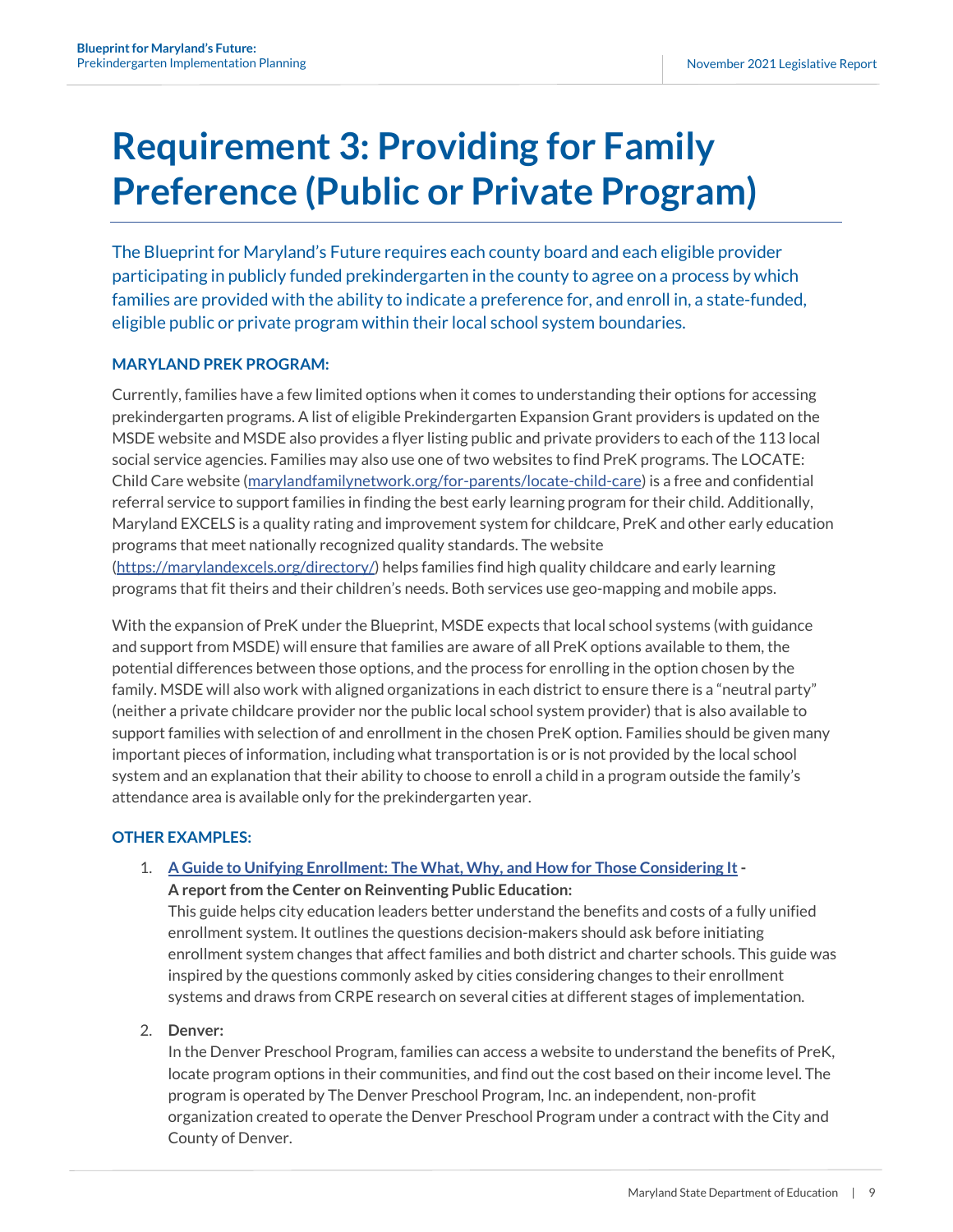#### 3. **Dallas:**

Dallas Independent School District (DISD) itself operates a unified enrollment system to match families to PreK providers – both their own, publicly operated programs and partnership sites. A partnership site is a quality childcare facility that has partnered with Dallas ISD to provide high quality education. Each participating classroom has a Dallas ISD certified teacher, and the student is dual enrolled with Dallas ISD. DISD has developed a centralized website for registration.

#### 4. **Montgomery County:**

Montgomery County Public Schools currently uses a central enrollment process for Head Start and the school system PreK students, as well as sharing private provider options with parents. They have a large set of recruitment and outreach strategies in order to inform families of their choices for PreK. The actual enrollment process includes online and in person registration with family service workers assigned to families to help guide them through the process.

#### 5. **Louisiana:**

The Louisiana Department of Education (LDOE) supports a statewide network of 65 community networks that includes every publicly funded PreK, childcare and Head Start. Each of the networks has a lead agency with authority to coordinate enrollment. Income verification is centralized in the enrollment system for many funding sources (Pre-K, Head Start, local funds).

#### **NEXT STEPS:**

- 1. **Identify Eligible Private Providers.** MSDE will provide the local school systems with the lists of eligible private providers within their school system boundary. Written materials, including informational flyers and enrollment documents/forms will include specific information regarding preference for options in a public or private setting.
- 2. **Support Unified Enrollment Systems.** MSDE will encourage local school systems to explore moving towards a unified and common enrollment system for PreK students, which would include all public and private options in the local school system. This coordinated approach will allow for a single point of contact for families to enroll in any of the options available to them as well as create an opportunity for a much smoother transition between PreK and kindergarten enrollment. MSDE will work with local school systems to draft a memorandum of understanding (MOU) in support of this model to build partnerships between public and private providers. The implementation of this work aligns with the 13 licensing regions and should be coordinated with the existing Maryland Child Care Resource Network.
- 3. **Support Family Engagement, Equity of Access, and Socioeconomically Integrated Schools.** The MSDE will develop guidance documents for local school systems and counties to customize to their local context with some specific requirements to ensure that families fully understand all options available to them. Further, the department will support local school systems to ensure that any new choice systems include controls to prevent further segregation of students and cultivate multiple opportunities to build and sustain socioeconomically integrated PreK programs.
- <span id="page-10-0"></span>4. **Explore Legislation to Anchor the Work.** The MSDE will investigate and push for legislation that would fund and require the establishment of regional nonprofit entities to serve as family focused intermediaries who will be able to administer enrollment and application processes across all local providers. This legislation would also work to incentivize the creation of socioeconomically integrated PreK programs across Maryland.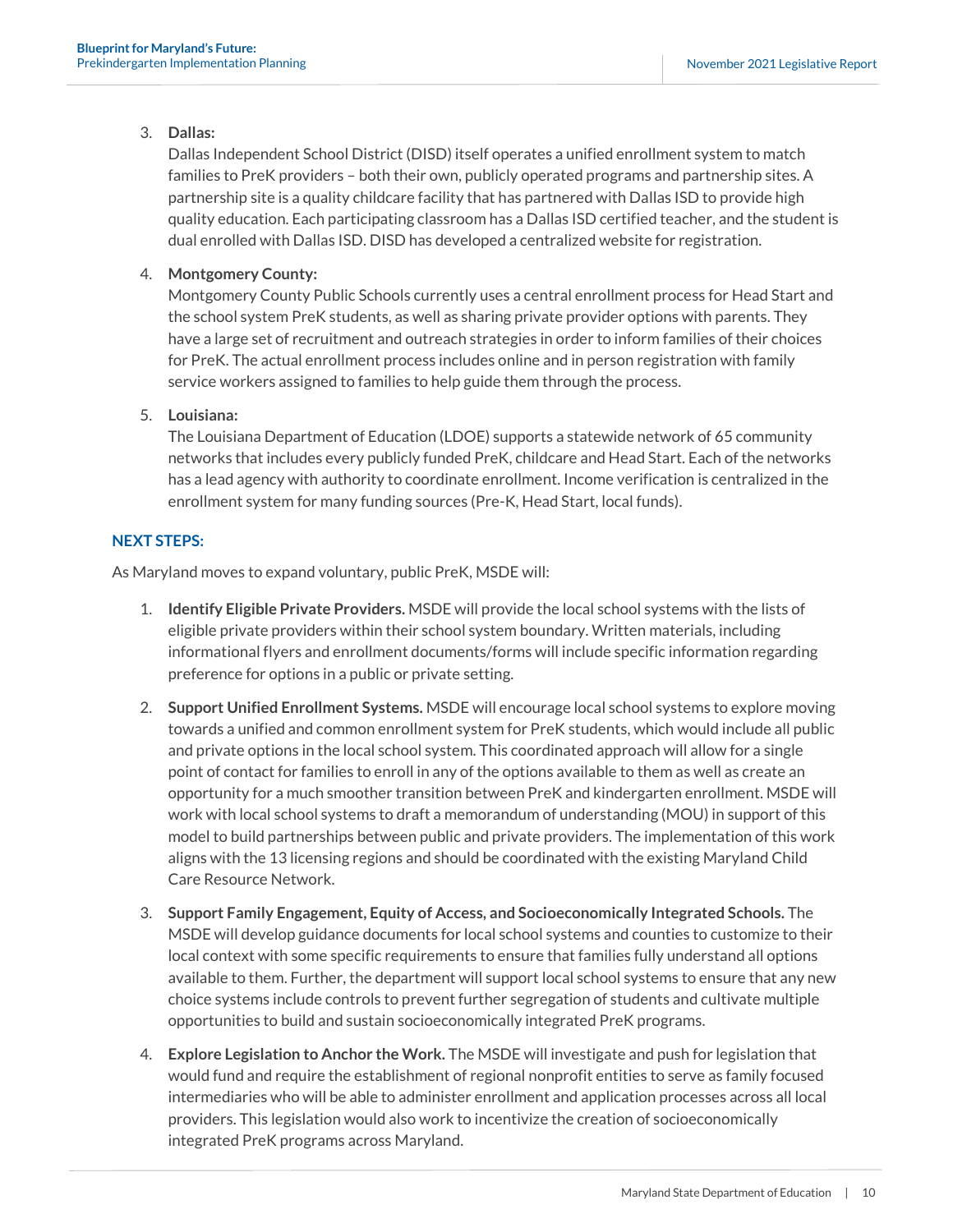## **Requirement 4: Calculating State, Local, and Family Share for Tier II Children**

The Blueprint for Maryland's Future requires that "on or before July 1, 2022, the Department shall establish a sliding scale to calculate the family share required for Tier II children."

#### **MARYLAND PREK PROGRAM:**

Currently, there is no fee to families, regardless of income, for children attending PreK in public provider settings and in the Prekindergarten Expansion Grant program. Under the Blueprint, income eligibility is based on a system of tiers:

- **Tier I**: children from families with an annual income less than or equal to 300% FPL are eligible for publicly funded, full-day PreK at no charge to the family.
- **Tier II**: children from families with an annual income more than 300% FPL but not more than 600% FPL are eligible for a subsidized, full-day PreK.
- **Tier III**: children from families with an annual income above 600% FPL are eligible to attend full-day PreK at the full cost of the program.

The sliding scale fee methodology required by law allows MSDE to differentiate the cost of childcare for families within Tier II and to provide for a more nuanced, equitable approach to fee subsidizations. There are, however, multiple approaches to a sliding scale that have different impacts on eligible families. Existing practices from other states, districts in other states, and current draft federal legislation (see examples below) suggest two primary sliding scale approaches:

- 1. **Families must pay a portion of total cost of care**; that portion depends on where their income falls as compared to the federal poverty level (see Arkansas example and Blueprint options 1, 2, and 3 below)
- 2. **Families must pay a portion of their income**; that portion also depends on where their income falls as compared to the federal poverty level (see Durham, NC example and Blueprint option 4 below)

Data from existing state and district approaches provide the rationale for MSDE's Blueprint sliding scale options below. For example, Arkansas uses a quintile approach to the sliding scale. [6](#page-11-0) MSDE's first two options are in line with similar existing thresholds from other states. Option 3, specifically, lays out the same payment schedule posited in Maryland Commission on Innovation and Excellence in Education's Interim Report (January 2019).<sup>[7](#page-11-1)</sup> This option uses the same methodological basis as Options 2 and 3, but it includes substantially more payment thresholds in order to avoid fiscal cliffs between income thresholds and to smooth out shifts in payment burden as a family's income changes year to year. Option 4 operationalizes a sliding scale method in which families pay a percentage of their income, as done in Durham, North Carolina,<sup>[8](#page-11-2)</sup> and as proposed in recent federal bills to advance childcare subsidy programs.  $^9$ 

<span id="page-11-0"></span><sup>6</sup> Arkansas' quintile-based sliding fee schedule is available in appendix F here:

[https://dese.ade.arkansas.gov/Files/20201201155552\\_2019\\_20\\_ABC\\_Program\\_Manual\\_10\\_10\\_19.pdf](https://dese.ade.arkansas.gov/Files/20201201155552_2019_20_ABC_Program_Manual_10_10_19.pdf)

<span id="page-11-1"></span><sup>7</sup> <http://dls.maryland.gov/pubs/prod/NoPblTabMtg/CmsnInnovEduc/2019-Interim-Report-of-the-Commission.pdf>

<span id="page-11-2"></span><sup>8</sup> <https://durhamprek.org/wp-content/uploads/2020/03/FY21-PreK-Parent-FAQs-with-Sliding-Scale-ALL-LOGOS.pdf>

<span id="page-11-3"></span><sup>9</sup> <https://docs.house.gov/meetings/ED/ED00/20210909/114029/BILLS-117-CommitteePrint2-S000185-Amdt-1.pdf>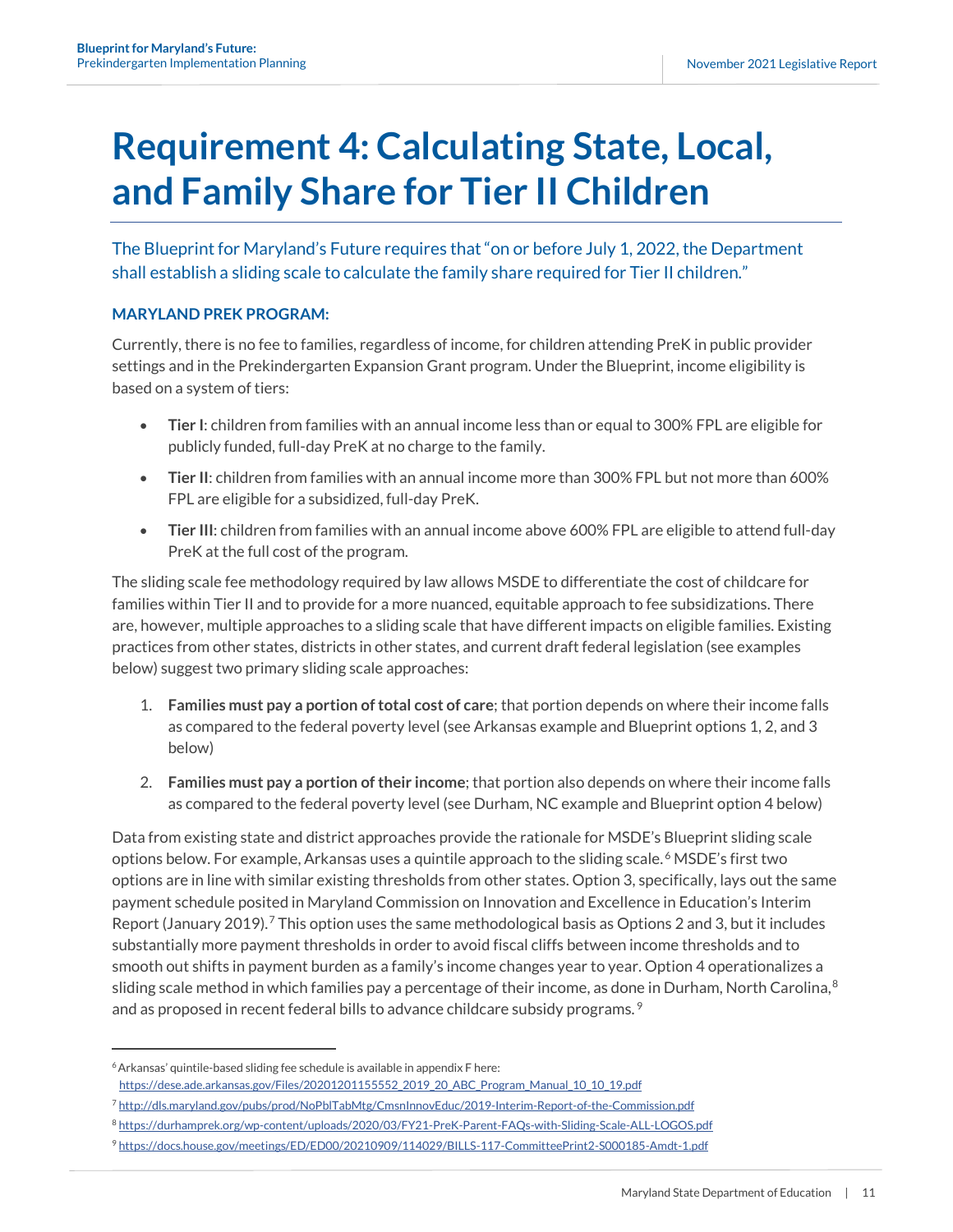#### **OTHER EXAMPLES:**

#### 1. **Arkansas:**

The Arkansas Better Chance (ABC) program utilizes a state established annual fee schedule and sliding fee scale to determine eligibility of families with incomes between 200% FPL and 250% FPL. Under the schedule, families pay a particular percentage of the total cost of care, depending on their income. There are 4 levels on the scale, evenly divided (e.g., families in this "middle tier" pay either 20%, 40%, 60%, or 80% of the full cost).

#### 2. **Durham, North Carolina:**

Based on a sliding fee schedule from 2020-2021, families with incomes below 400% FPL pay no tuition, and those families whose incomes range from 400% FPL through the cap of fees have their parent fee set at paying 4% of their monthly income per child.

#### **MSDE BLUEPRINT OPTIONS UNDER CONSIDERATION:**

The FY 2021 federal poverty level is \$26,500 for a family of four. The calculations in each option use FY 2021 federal poverty level for a family of four and the FY 2025 PreK Program per pupil amount of \$13,003. The options MSDE is considering for the sliding scale are outlined below.

#### **Option 1: Family Pays Percent of Total Cost of Care: Three Levels**

- Families with an annual income between 301% FPL and 400% FPL are eligible for full-day PreK at 25% of the per pupil cost.
- Families with an annual income between 401% FPL and 500% FPL are eligible for full-day PreK at 50% of the per pupil cost.
- Families with an annual income between 401% FPL and 600% FPL are eligible for full-day PreK at 75% of the per pupil cost.

| <b>Federal Poverty Level</b> | <b>Annual Income Range</b> | <b>Family Share</b> | <b>Annual Amount</b> | <b>Monthly Amount</b> |
|------------------------------|----------------------------|---------------------|----------------------|-----------------------|
| $301\% - 400\%$              | $$79,765 - $106,000$       | 25%                 | \$3,251              | \$325                 |
| 401% - 500%                  | $$106,265 - $132,500$      | 50%                 | \$6,502              | \$650                 |
| 501% - 600%                  | $$132,765 - $158,735$      | 75%                 | \$9,752              | \$975                 |

#### **Chart 1: Option 1**

#### **Option 2: Family Pays Percent of Total Cost of Care: Five Levels**

- Families with an annual income between 301% FPL and 360% FPL are eligible for full-day PreK at 10% of the per pupil cost.
- Families with an annual income between 361% FPL and 420% FPL are eligible for full-day PreK at 30% of the per pupil cost.
- Families with an annual income between 421% FPL and 480% FPL are eligible for full-day PreK at 50% of the per pupil cost.
- Families with an annual income between 481% FPL and 540% FPL are eligible for full-day PreK at 70% of the per pupil cost.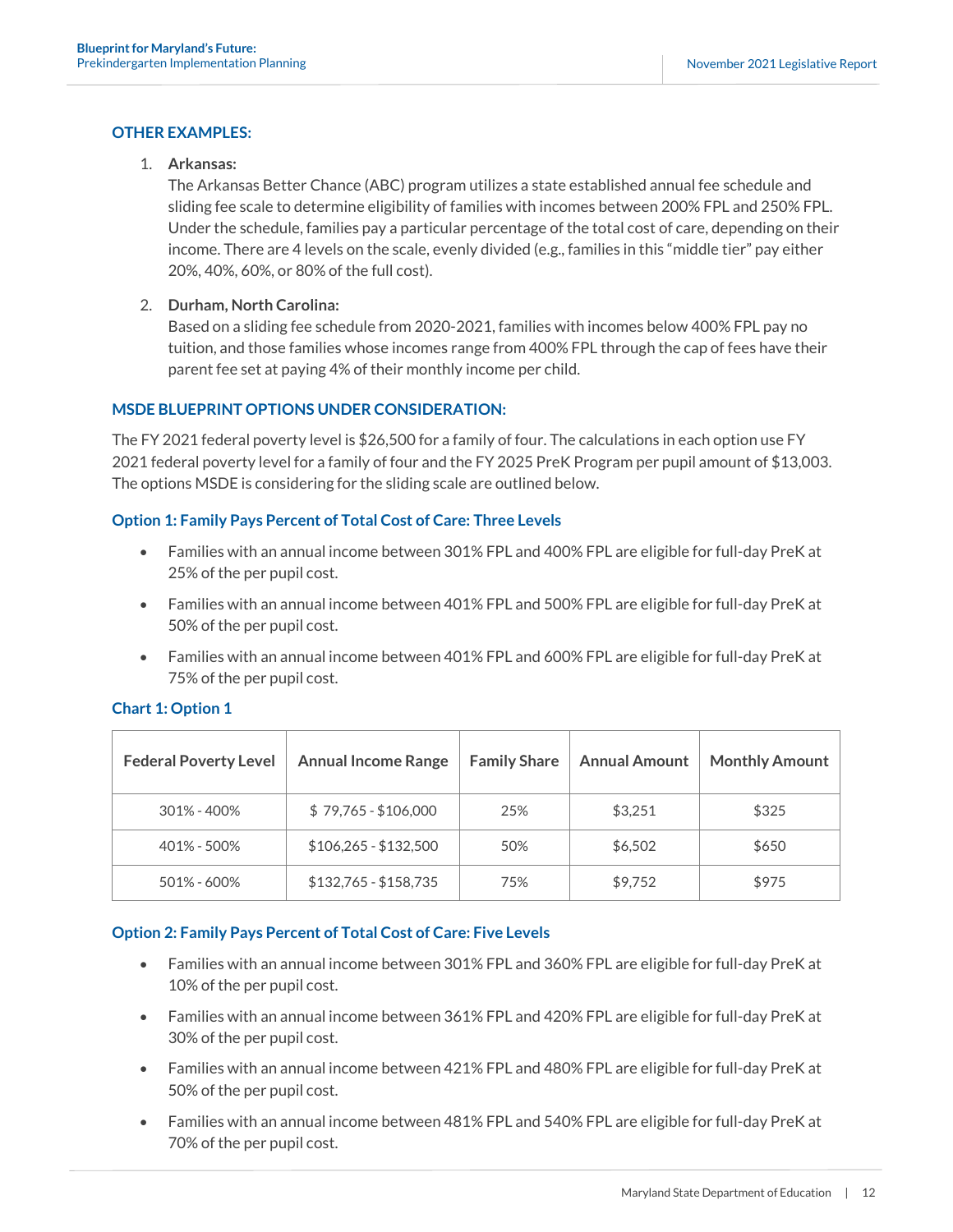• Families with an annual income between 541% FPL and 600% FPL are eligible for full-day PreK at 90% of the per pupil cost.

#### **Chart 2: Option 2**

| <b>Federal Poverty Level</b> | <b>Annual Income Range</b> | <b>Family Share</b> | <b>Annual Amount</b> | <b>Monthly Amount</b> |
|------------------------------|----------------------------|---------------------|----------------------|-----------------------|
| $301\% - 360\%$              | $$79,765 - $95,400$        | 10%                 | \$1,300              | \$130                 |
| $361\% - 420\%$              | $$95,665 - $111,300$       | 30%                 | \$3,901              | \$390                 |
| 421% - 480%                  | $$111,565 - $127,200$      | 50%                 | \$6,502              | \$650                 |
| 481% - 540%                  | $$127,465 - $143,100$      | 70%                 | \$9,102              | \$910                 |
| 541% - 600%                  | $$143,365 - $158,735$      | 90%                 | \$11,703             | \$1.170               |

#### **Option 3: Family Pays Percent of Total Cost of Care: Fifteen Levels**

- Income thresholds mirror those suggested in the Maryland Commission on Innovation and Excellence in Education's Interim Report (January 2019, page 41).<sup>[10](#page-13-0)</sup>
	- o "To avoid a cliff effect whereby a small increase in income results in a significant loss of public support, there will be approximately 15 steps, with a 6-7 percentage point difference between each step."
	- $\circ$  "Families with incomes above 600% FPL/\$150,000 for a family of four will pay the full cost for four-year-old PreK"

| <b>Federal Poverty Level</b> | <b>Annual Income Range</b> | <b>Family Share</b> | <b>Annual Amount</b> | <b>Monthly Amount</b> |
|------------------------------|----------------------------|---------------------|----------------------|-----------------------|
| 301% - 320%                  | $$79,765 - $84,800$        | 6%                  | \$<br>780            | \$<br>65              |
| 321% - 340%                  | $$85,065 - $90,100$        | 12%                 | \$1,560              | \$<br>130             |
| 341% - 360%                  | $$90,365 - $95,400$        | 19%                 | \$2,471              | \$<br>206             |
| 361% - 380%                  | $$95,665 - $100,700$       | 25%                 | \$3,251              | \$<br>271             |
| 381% - 400%                  | $$100,965 - $106,000$      | 31%                 | \$4,031              | \$<br>336             |
| 401% - 420%                  | $$106,265 - $111,300$      | 37%                 | \$4,811              | \$<br>401             |
| 421% - 440%                  | $$111,565 - $116,600$      | 44%                 | \$5,721              | \$<br>477             |
| 441% - 460%                  | $$116,865 - $121,900$      | 50%                 | \$6,502              | \$542                 |
| 461% - 480%                  | $$122,165 - $127,200$      | 56%                 | \$7,282              | \$<br>607             |

#### **Chart 3: Option 3**

<span id="page-13-0"></span><sup>10</sup> <http://dls.maryland.gov/pubs/prod/NoPblTabMtg/CmsnInnovEduc/2019-Interim-Report-of-the-Commission.pdf>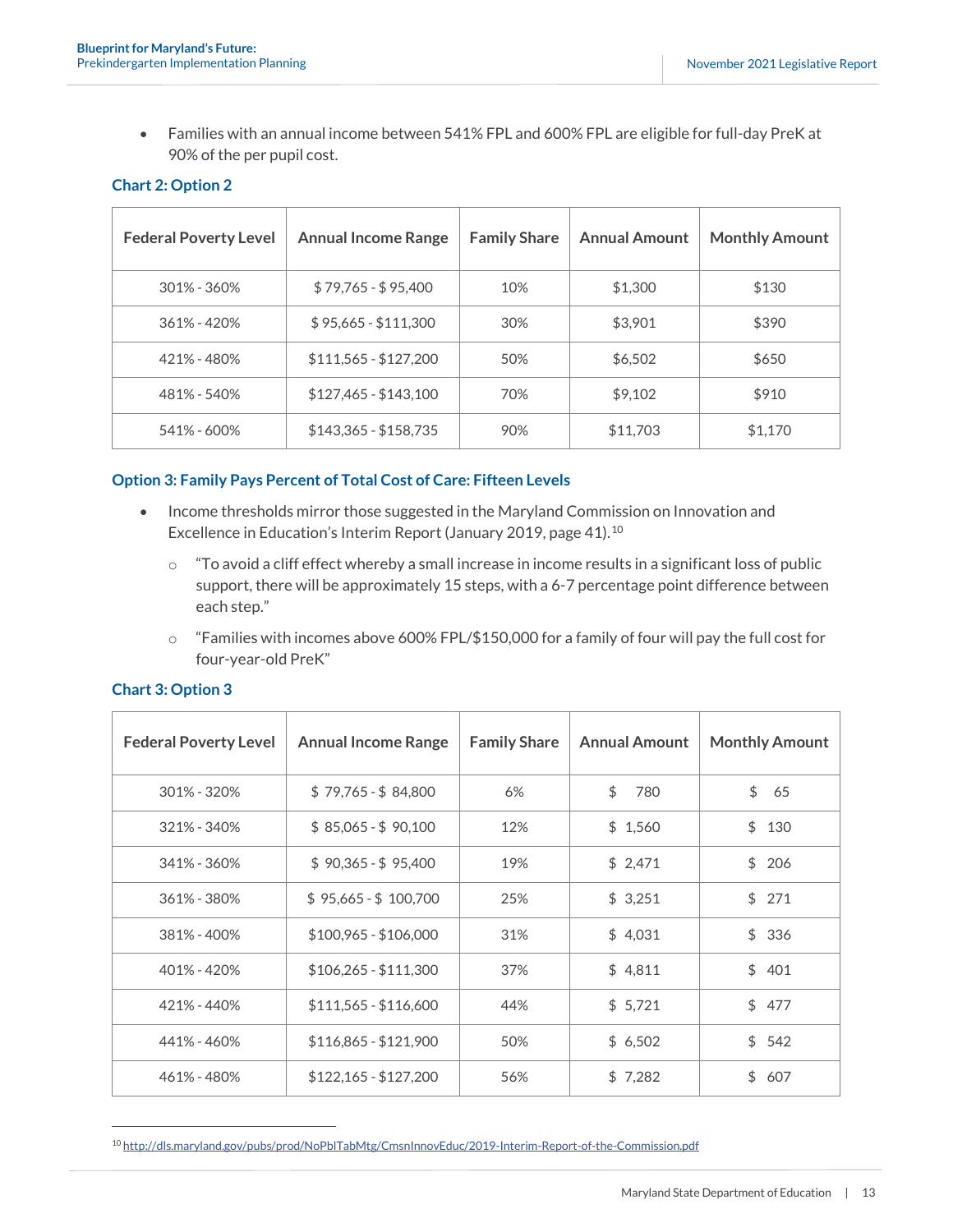| 481% - 500%  | $$127,465 - $132,500$ | 62% | \$8,062  | \$672   |
|--------------|-----------------------|-----|----------|---------|
| 501% - 520%  | \$132,765 - \$137,800 | 69% | \$8,972  | \$748   |
| 521% - 540%  | $$138,065 - $143,100$ | 75% | \$9,752  | \$813   |
| 541% - 560%  | $$143,365 - $148,400$ | 81% | \$10,532 | \$ 878  |
| 561% - 580%  | $$148,665 - $153,700$ | 87% | \$11,313 | \$943   |
| 581 % - 599% | \$153,965 - \$158,735 | 94% | \$12,223 | \$1,019 |

#### **Option 4: Family Pays a Percent of Income – sliding scale; no more than 7% of annual income**

- Families provide verification of total income
- MSDE calculates family share based on a sliding scale tied to the total family income (see chart below)

| <b>Federal Poverty Level</b> | <b>Annual Income Range</b> | <b>Family Share:</b><br>Percent of<br><b>Annual Income</b> | <b>Annual Amount</b> | <b>Monthly Amount</b> |
|------------------------------|----------------------------|------------------------------------------------------------|----------------------|-----------------------|
| $301\% - 360\%$              | $$79,765 - $95,400$        | 1%                                                         | $$797 - $954$        | $$66 - $80$           |
| 361% - 420%                  | $$95,665 - $111,300$       | 2%                                                         | $$1,913 - $2,226$    | $$159 - $186$         |
| 421% - 480%                  | $$111,565 - $127,200$      | 4%                                                         | $$4,463 - $5,080$    | $$372 - $423$         |
| 481% - 540%                  | $$127,465 - $143,100$      | 6%                                                         | $$7,648 - $8,586$    | $$637 - $716$         |
| 541% - 600%                  | $$143,365 - $158,735$      | 7%                                                         | $$10,035 - $11,111$  | $$836 - $926$         |

#### **Chart 4: Option 4**

#### **NEXT STEPS:**

- 1. **Gather Input.** MSDE will share and vet the proposed sliding scale options with local school systems and community providers, as well as families themselves – especially those families most historically unable to access high quality PreK.
- 2. **Model Impact.** MSDE will also continue to evaluate the distribution of eligible families within the selected scale. If, for example, eligible families cluster within a particular sliding fee range and are not evenly distributed, MSDE may need to adjust the cutoffs in the sliding scale option to distribute eligible families within the range more evenly.
- 3. **Select and Disseminate a Sliding Scale.** MSDE will select the option for establishing the sliding scale based on input from stakeholders and an evaluation of the projected impact.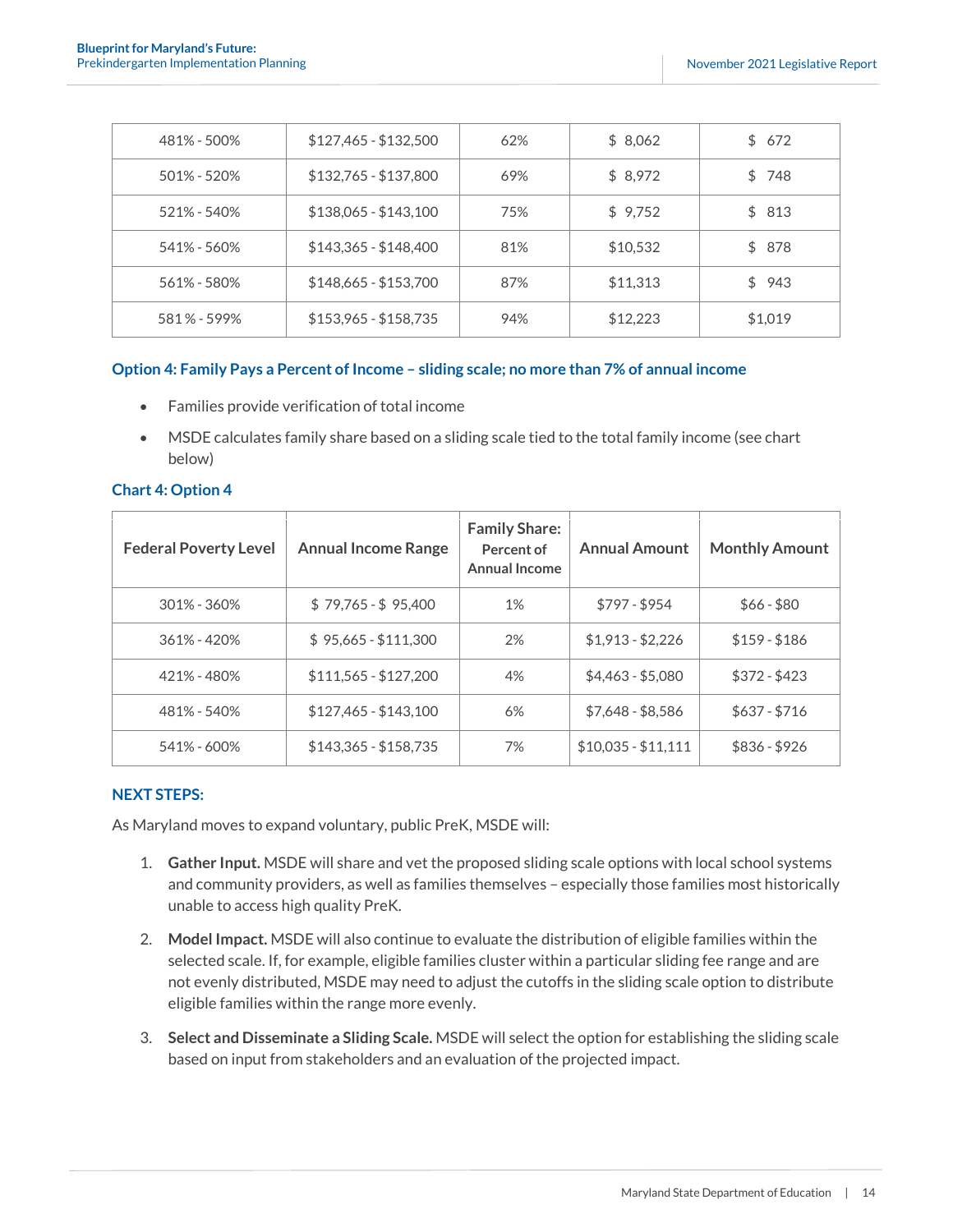### <span id="page-15-0"></span>**Requirement 5: Prekindergarten Supplemental Grant (Recommendations)**

The Blueprint for Maryland's Future requires MSDE to report on "recommendations on whether to extend the prekindergarten supplemental grant provided under § 5-232 of this subtitle." The Prekindergarten Supplemental Grants were authorized for State Fiscal Year (SFY) 2020 and SFY 2021 to provide funding to all local school systems for the number of four-year-old children served in full-day prekindergarten the previous year, regardless of income.

#### **MARYLAND PREK PROGRAM:**

Using the Prekindergarten Supplemental Grants, 6 local school systems were able to provide full-day PreK for four-year-old children from any family that wished to participate: Baltimore City, and Garrett, Kent, Somerset, Talbot, and Washington Counties. School systems had the option of expanding as quickly or slowly as they preferred. Coupled with the Prekindergarten Expansion Grants made to local school systems and private providers to serve three- and four-year-old children at 300% FPL, Maryland effectively initiated a mixed-delivery system.

#### **NEXT STEPS / RECOMMENDATIONS:**

- 1. **Continue Prekindergarten Supplemental Grants in FY 2023 and FY 2024 and use the funds to pay for full-day PreK for all enrolled four-year-old students.** Expanding the grant program will:
	- **Address Data Shortages.** In the 2021-2022 school year, local school systems were unable to report enrollment data for three- and four-year-old students by tiers of income eligibility. Therefore, it is not possible to determine the State share based on the number of students in Tier I enrolled in FY 2022 for the next fiscal year's budget. Continuing the Supplemental Grants will allow for a transition period in which local school systems collect and report data on family income aligned to the Blueprint Tiers and ensure there are no unintended consequences of high-income families not having access to PreK. It is therefore recommended that the Prekindergarten Supplemental Grants continue, and funding be calculated on enrollment of all three- and four-year-old students on September 30, 2021 using the state share of the per pupil amount funding for State PreK (\$10,094) as indicated in the Blueprint for Maryland's Future.
	- **Maintain Access for "Tier II" families.** The Prekindergarten Supplemental Grants are pivotal to PreK stability and sustainability at the local level. The funding also provides for more universal access to PreK. Therefore, it is further recommended that the Prekindergarten Supplemental Grants continue in FY 2024, prior to the sliding scale being implemented for Tier II families (those with income between 300% - 600% FPL), which is scheduled to occur in FY 2025.
- 2. **MSDE recommends extending the Prekindergarten Expansion Grant Program beyond FY 2025.** Expansion of both public and private provider capacity to increase the number of three- and fouryear-old children served depends upon this grant program. As new eligible private providers participate in the Maryland PreK Program, they will leverage the PreK expansion grant funding to increase the capacity, quality, and sustainability of their programs. Extending this grant program